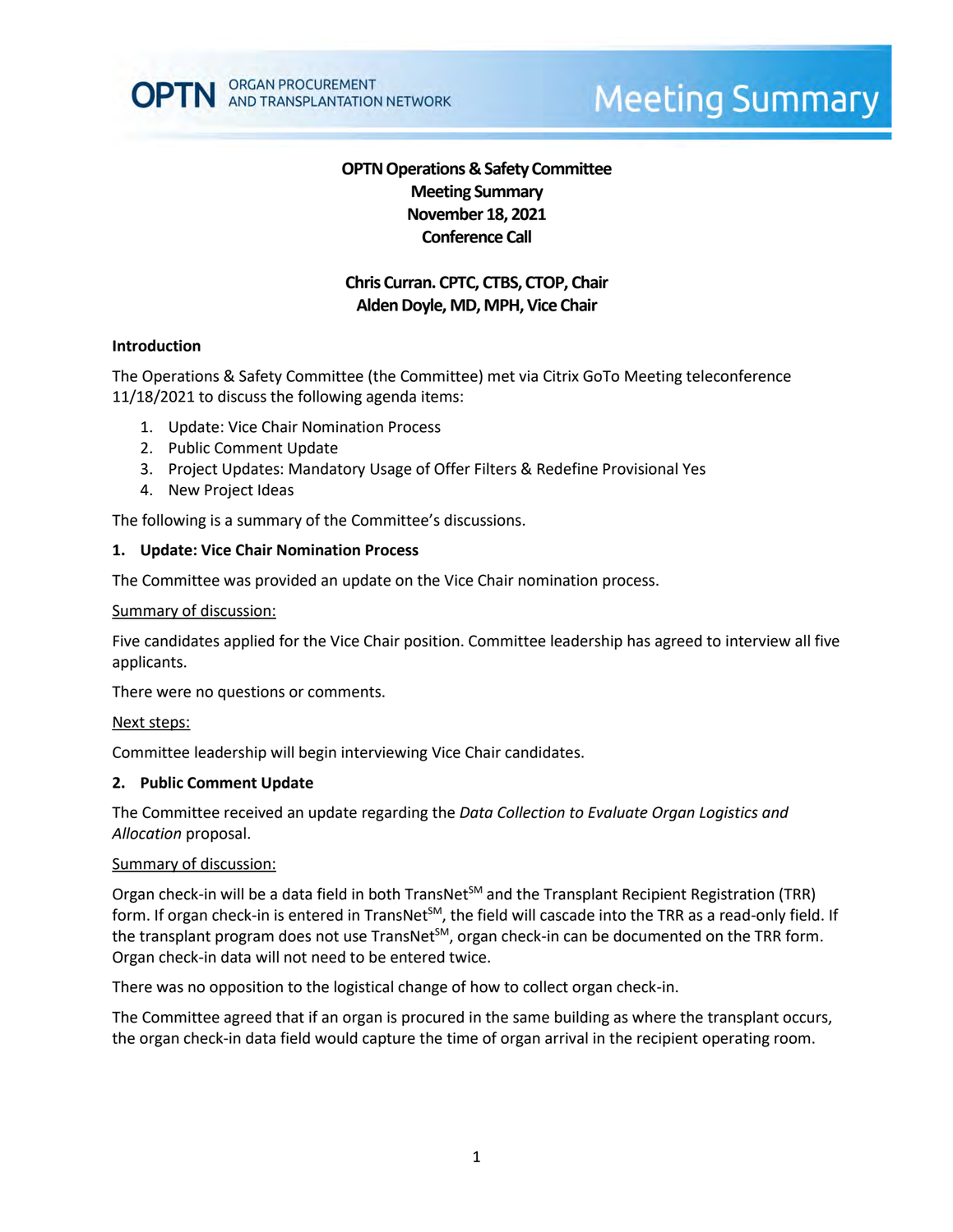The Chair emphasized that education will be necessary during the implementation phase of this project. HRSA staff agreed and stated that education should emphasize that this data collection is a step forward for patient safety.

## Next steps:

The OPTN Board of Directors will vote on this proposal during its December 6, 2021 meeting.

## **3. Project Updates: Mandatory Usage of Offer Filters & Redefine Provisional Yes**

The Committee received an update on their ongoing projects.

## Summary of discussion:

## *Redefine Provisional Yes*

A Request for Feedback will be submitted for Winter 2022 Public Comment. The Match Run Rules Workgroup will continue to develop the specifics for a tiered system for provisional organ acceptances as well as the associated responsibilities within each tier. The Match Run Rules Workgroup will incorporate feedback received during Public Comment.

## *Mandatory Usage of Offer Filters*

The Mandatory Usage of Offer Filters Workgroup has begun initial conversations and reviewed the Offer Filters Pilot Project and data from the pilot phase. The Mandatory Usage of Offer Filters Workgroup has also reviewed the monitoring plan for the nationwide implementation of kidney offer filters. Members also reviewed the Organ Offer Explorer page for their respective transplant programs.

## **4. New Project Ideas**

The Committee discussed project ideas.

## Summary of discussion:

## *ABO Verifications for Directed Donation*

This project idea centers on identifying an operational solution to link directed donor organs from living and deceased donors to waitlist candidates so that ABO verification and other safety checks may be performed. The Chair explained that data regarding this topic had been reviewed prior and the instances of this occurring in deceased donation is very small. The Chair suggested recommending this project idea to Customer Advocacy as an enhancement.

A member stated that there are other ways to perform an ABO verification for living donation but it would be helpful to standardize the documentation given the volume of living donation in the United States. The Chair suggested continuing this discussion to better understand living donation and ABO verification.

## *Post-Transplant Reporting*

This project idea was piloted in July 2020 and implementation is targeted for 2023. The project addresses post donor recovery results and the ability to report these results to transplant programs consistently and efficiently. The Chair suggested that the Committee take this as a project in order to ensure that the implementation does not get further delayed. The Chair suggested engaging the OPTN Ad Hoc Disease Transmission Advisory Committee as well. The Chair suggested there may be potential to modify OPTN Policy language to mandate use of an electronic reporting system for post-transplant results. The Committee supported these recommendations.

## *Patient Safety Reporting*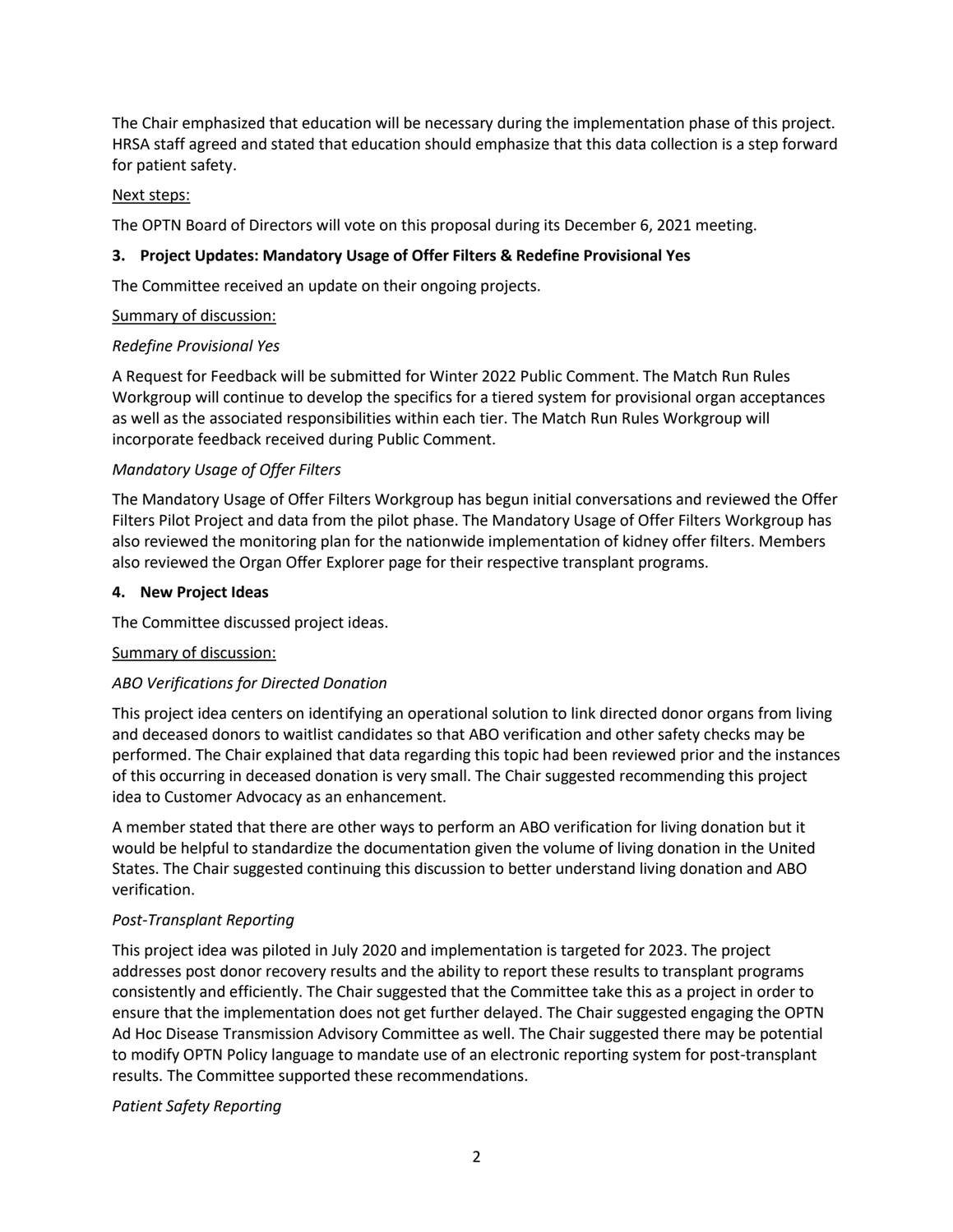The Committee will continue discussing valuable information from patient safety reports.

*Other project ideas*

A member expressed interest in expanding short-term and longer-term data collection on living donors.

# **Upcoming Meetings**

- December 16, 2021 (teleconference)
- January 27, 2021 (teleconference)